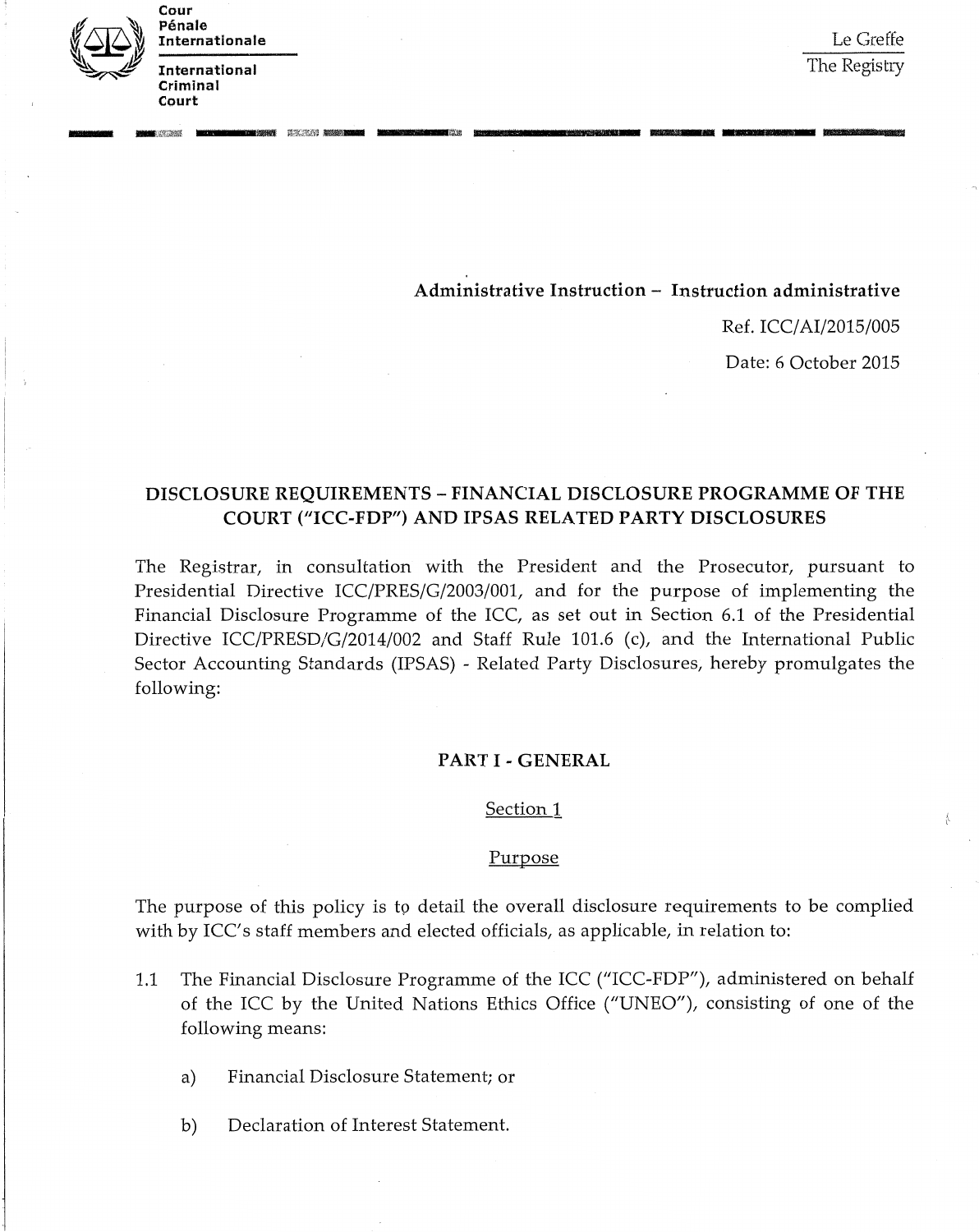1.2 The International Public Sector Accounting Standards *("IPSASfI) -* Related Party Disclosures, administered by the Court in accordance with IPSAS 20 - Related Party Disclosures Standards and related provisions.

### Section 2

### Definitions

The following definitions shall apply for the purpose of the present Administrative Instruction:

- a) Spouse / dependent child: an individual whose personal status has been recognised as such by the ICC for the purpose of ICC entitlements;
- b) Relative: a spouse, father, mother, son, daughter, brother and sister;
- c) Stock option: a right or option to buy a specific number of shares at a later date and price;
- d) Key Management Personnel: persons having the authority and responsibility for planning, directing, and controlling the activities of the ICC and key advisors of such persons; they include, but are not limited *to:* the President, elected officials in the Office of the Prosecutor and the Registry and all staff members at the D-1 level and above;
- e) Key advisors: staff members having a significant advisory role to Key Management Personnel and access to privileged information, allowing them to exercise control or influence;
- f) Substantial ownership interest or significant influence: the power to participate in the financial and operating policy decisions of an entity, but not control those policies; significant influence is presumed to exist where 20 percent or more of the voting power is held; if less than 20 per cent of the voting power is held, significant influence is presumed not to exist, unless such influence can be clearly demonstrated; significant influence may be exercised in several ways, usually by representation on the board of directors or equivalent governing body but also by, for example, participation in the policy making process, material transactions between entities within an economic entity, interchange of managerial personnel or dependence on technical information. Other than by ownership significant influence may be gained by statute or agreement;
- g) Related party: parties are considered to be related if one party has the ability to control the other party or exercise significant influence over the other party in making financial and operating decisions, or if the related party entity and another entity are subject to common control. Related parties include: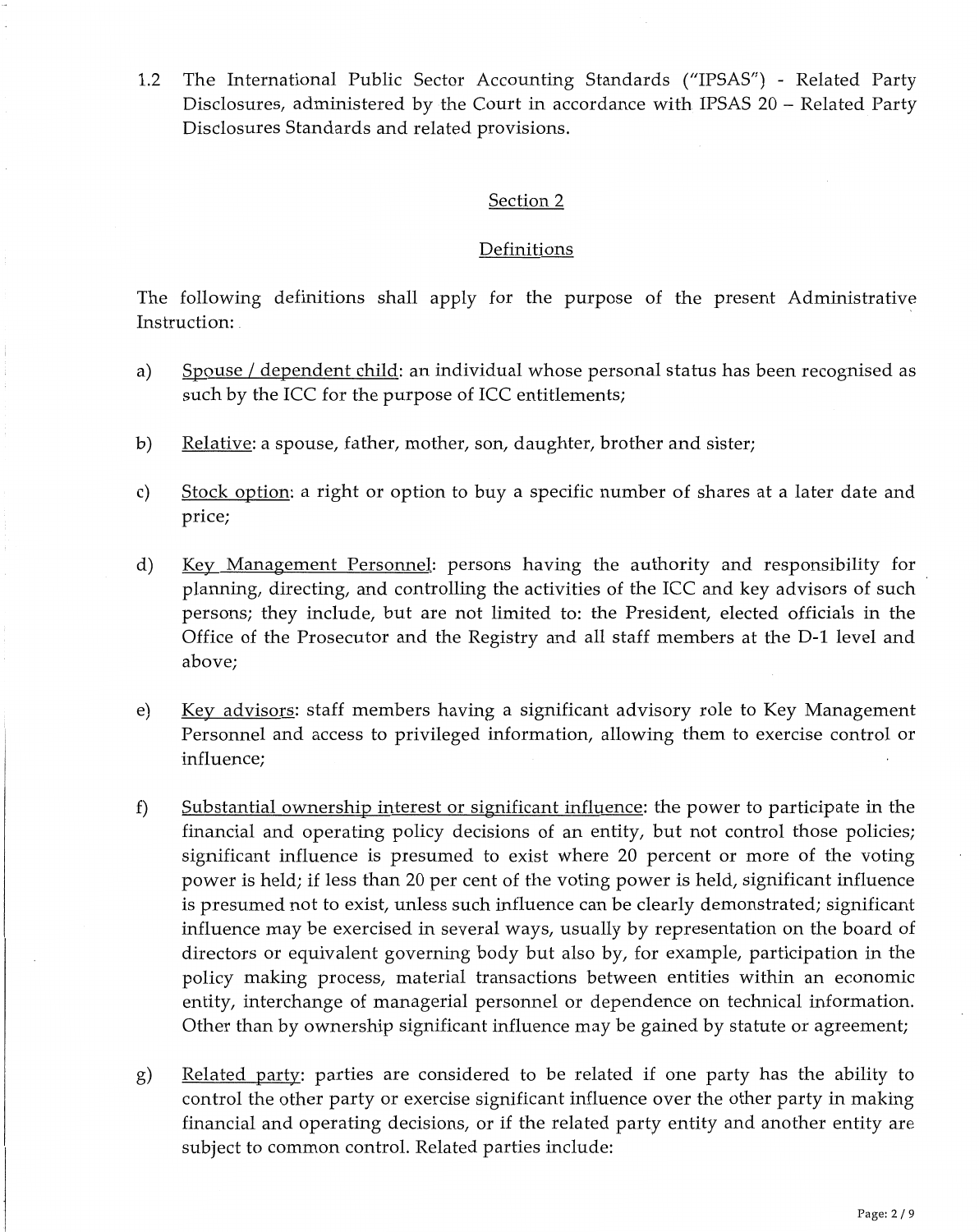- i. Entities that directly, or indirectly through one or more intermediaries, control, or are controlled by the ICC;
- ii. Associates, in accordance with IPSAS 7 "Investments in Associates" provisions;
- iii. Individuals owning, directly or indirectly, an interest in the ICC that gives them significant influence over the entity, and close members of the family of any such individual;
- iv. Key Management Personnel, and close members of the family of Key Management Personnel; and
- v. Entities in which a substantial ownership interest is held, directly or indirectly, by any person described in (iii) or (iv), or over which such a person is able to exercise significant influence.
- h) Related party transaction: transfer of resources or obligations between related parties, regardless of whether a price is charged. Related party transactions exclude transactions with any other entity that is a related party solely because of its economic dependence on the ICC; and
- i) Close family members of Key Management Personnel:
	- i. A spouse, domestic partner, dependent child or relative living in a common household;
	- ii. A grandparent, father, mother, non-dependent child, grandchild, brother and sister; and
	- iii. The spouse or domestic partner of a child, a parent-in-law, a brother-in-law, and a sister-in-law.

# **PART II - FINANCIAL DISCLOSURE PROGRAMME OF THE COURT**

# Section 3

Obligation to file a financial disclosure statement or a declaration of interest statement

- 3.1 The following individuals shall file an annual financial disclosure statement:
	- a) The President, Prosecutor, Deputy Prosecutor, Registrar and Deputy Registrar, as applicable;
	- b) All staff members at the D-1 level and above;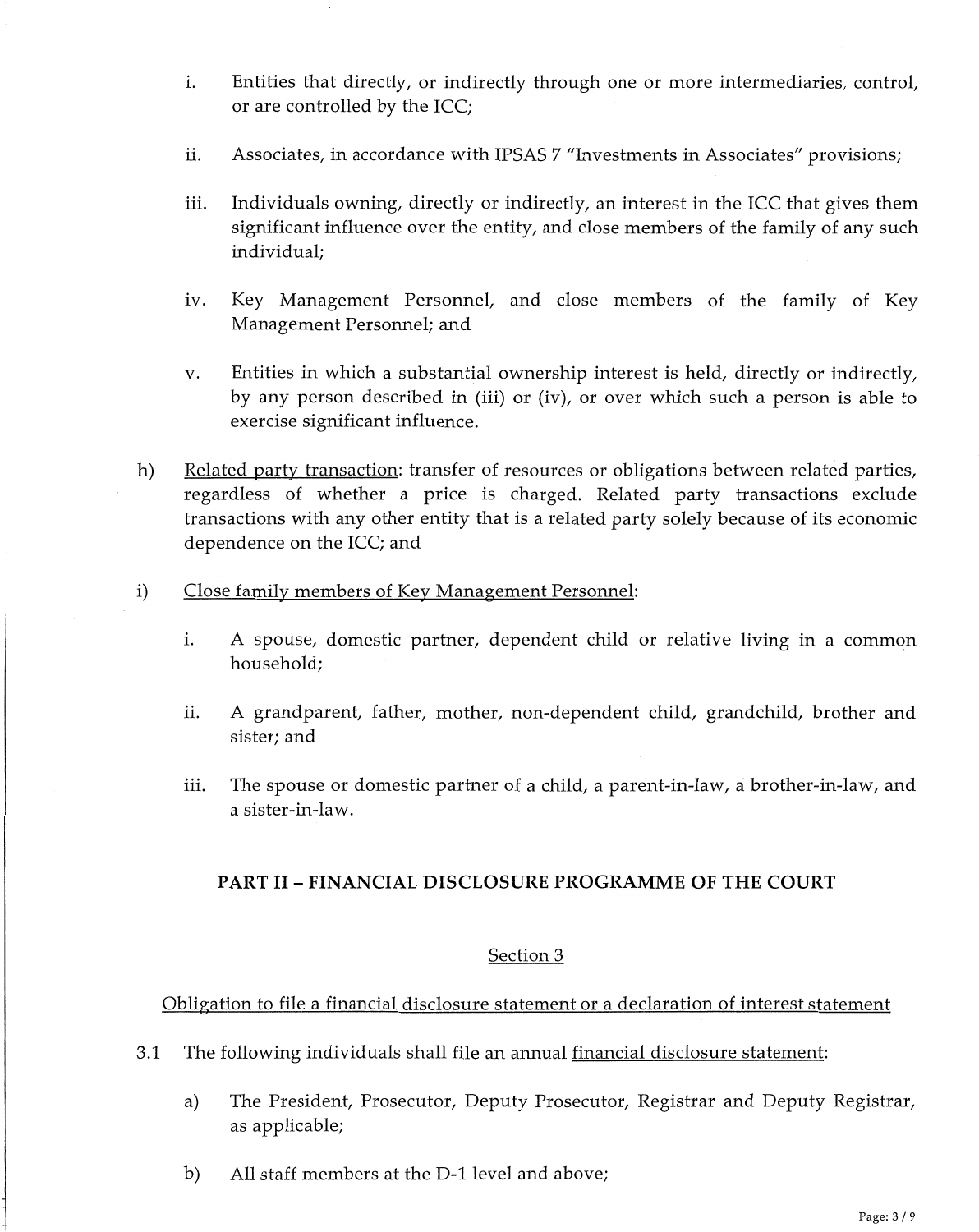- c) All staff members who are procurement officers, or whose principal occupational duties are associated with the procurement of goods and services for the ICC;
- d) All staff members whose principal occupational duties relate to the investment of the assets of the ICC;
- e) Other staff members and elected officials whose direct access to confidential procurement or investment information warrants the filing of a financial disclosure statement;
- f) All staff members serving in the Independent Oversight Mechanism and the Internal Audit Office; and
- g) Certifying Officers of the ICC.
- 3.2 Staff members holding short-term appointments who fall within the scope of Section 3.1 above shall file a declaration of interest statement instead of a financial disclosure statement. Persons who are not staff members but perform any functions mentioned in Section 3.1 (b) to (g) may be required to file a declaration of interest statement.
- 3.3 The Registrar and the Prosecutor, in consultation with the Chief of Human Resources Section, shall determine the persons who, in accordance with Sections 3.1 and 3.2, shall file financial disclosure statements or declaration of interest statements, and provide these names to the UNEO.

## Section 4

## Scope of review in respect of financial disclosure statements

- 4.1 Persons who are required to file a financial disclosure statement pursuant to Section 3.1 above shall report the following in respect of themselves, their spouse and 'any dependent children:
	- a) Assets held that have a market value of \$10,000 or above per asset, or the equivalent in local currency at the operational rate of exchange. Assets include stocks, bonds, mutual fund investments and real estate. Personal property, such as motor vehicles, boats, livestock, furniture, carpets, jewellery and art, should be reported only if it is held for investment or business purposes;
	- b) Any profit of more than \$10,000 on the sale of personal property that is held for investment or business purposes;
	- c) All stock options, publicly listed or private, regardless of value;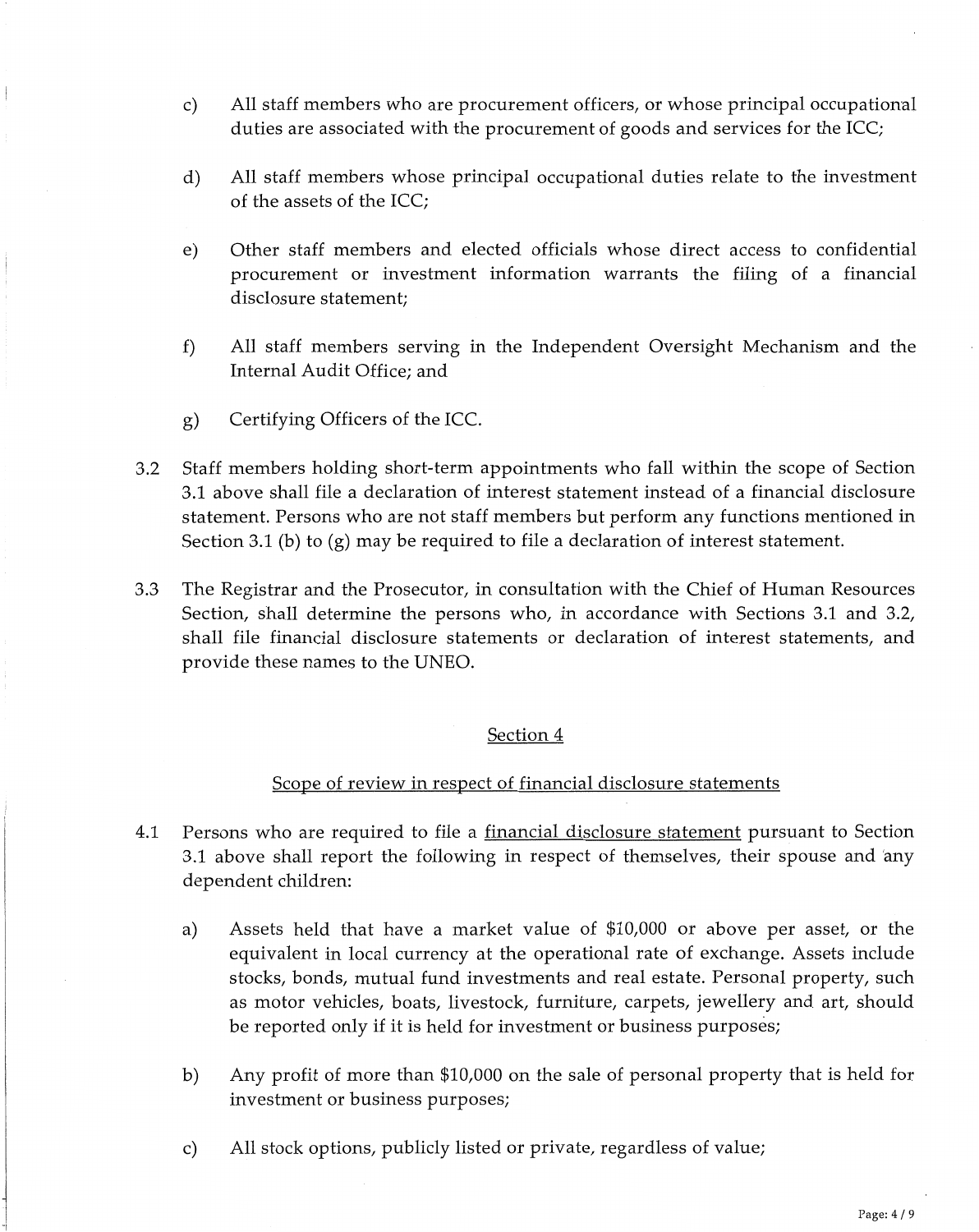- d) Income earned from sources other than the ICC in the reporting period, including from investments listed in subparagraph (a) above, any form of deferred emoluments from prior employment (but excluding pension benefits received from prior employment), or profit shares from prior employment partnerships, if the total of all such income is over \$10,000 in the reporting period;
- e) Any form of supplement, direct or indirect, to ICC emoluments, including provision of housing or subsidised housing, or any gift, per diem, reimbursements, entertainment or travel expenses, allowance, favour, benefit, remuneration or in kind contribution from any Government, governmental agency or other non-ICC source aggregating \$250 or more from a single source during the reporting year, other than dependency benefits under national laws, travel and per diem for approved outside activities and residential accommodation that has been approved by the Registrar or Prosecutor, as appropriate, for its staff members and elected officials. Gifts from relatives are not required to be reported;
- f) Liabilities over \$50,000 owed to any creditor, including a mortgage on the person's personal and/or vacation residence, as well as liability to a former spouse. Liabilities owed to a parent, brother, sister, or dependent child are excluded;
- g) Involvement in any other activity or business, whether or not the activity or business is subject to approval by the Registrar or Prosecutor, as appropriate, that could have a direct or indirect impact on the objectivity or independence of the staff member or elected official in the performance of his/her official duties at the ICC or otherwise affect the image or reputation of the ICC; and
- h) A spouse's or dependent child's financial or other interest in, or association with, any entity with which the staff member or the elected official may be required to have dealings on behalf of the ICC, or any entity which has any commercial interest in the work of the ICC or a common area of activity with the ICC.
- 4.2 Persons who shall file a financial disclosure statement pursuant to Section 3.1 above shall also report the following:
	- a) Any participation, leadership or policymaking role they have in any other entities or organisations (including membership on any corporate board); and
	- b) Any relatives employed in the ICC.
- 4.3 Persons who are not able to comply with the disclosure requirements in respect of their spouse shall submit a detailed justification to the UNEO. The UNEO shall consider whether such justification is reasonable, with regard to the particular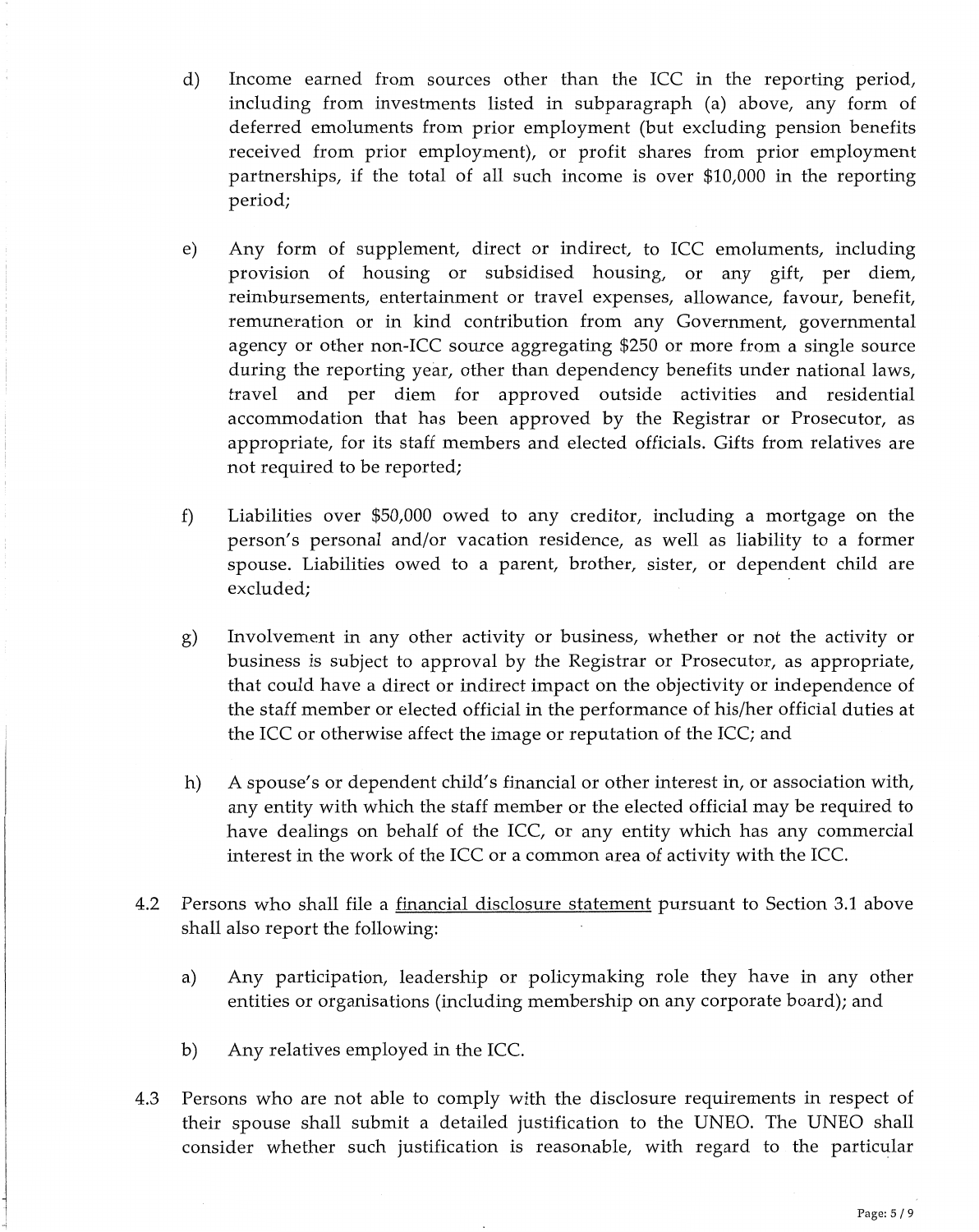circumstances of each case, and may make recommendations to the person and/or to relevant Head of Organ, in respect of each case.

# Section 5

# Scope of review in respect of declaration of interest statements

- 5.1 Persons who are required to file a declaration of interest statement, pursuant to Section 3.2 above, shall report the following:
	- a) Any financial or other interest in, or association with, any entity with which the person anticipates or should reasonably anticipate he or she may be required to have official dealings on behalf of the ICC, or any entity that has a commercial interest in the work of the ICC or a common area of activity with the ICC, in respect of themselves, their spouse and dependent children (if any);
	- b) Any participation, leadership or policymaking role they have in any other entities or organisations (including membership on any corporate board);
	- c) Current or past involvement of the person in any other activity or business, whether or not the activity or business is subject to approval by the Registrar or Prosecutor, as appropriate, under the applicable Staff Regulations and Rules, which could have a direct or indirect impact on the objectivity and independence of the person in the specific performance of the functions for which the person has been contracted by the ICC or otherwise affect the image of the ICC; and
	- d) Any relatives employed in the ICC.

# **PART III - IPSAS RELATED PARTY DISCLOSURES**

# Section 6

# Obligation to file a declaration of related party transaction

- 6.1 The following Key Management Personnel are required to file a "Declaration of Key Management Personnel Related Party Transactions" ("declaration of related party transaction"):
	- a) The President, Prosecutor, Deputy Prosecutor, Registrar and Deputy Registrar, as applicable;
	- b) All staff members at the D-1 level and above;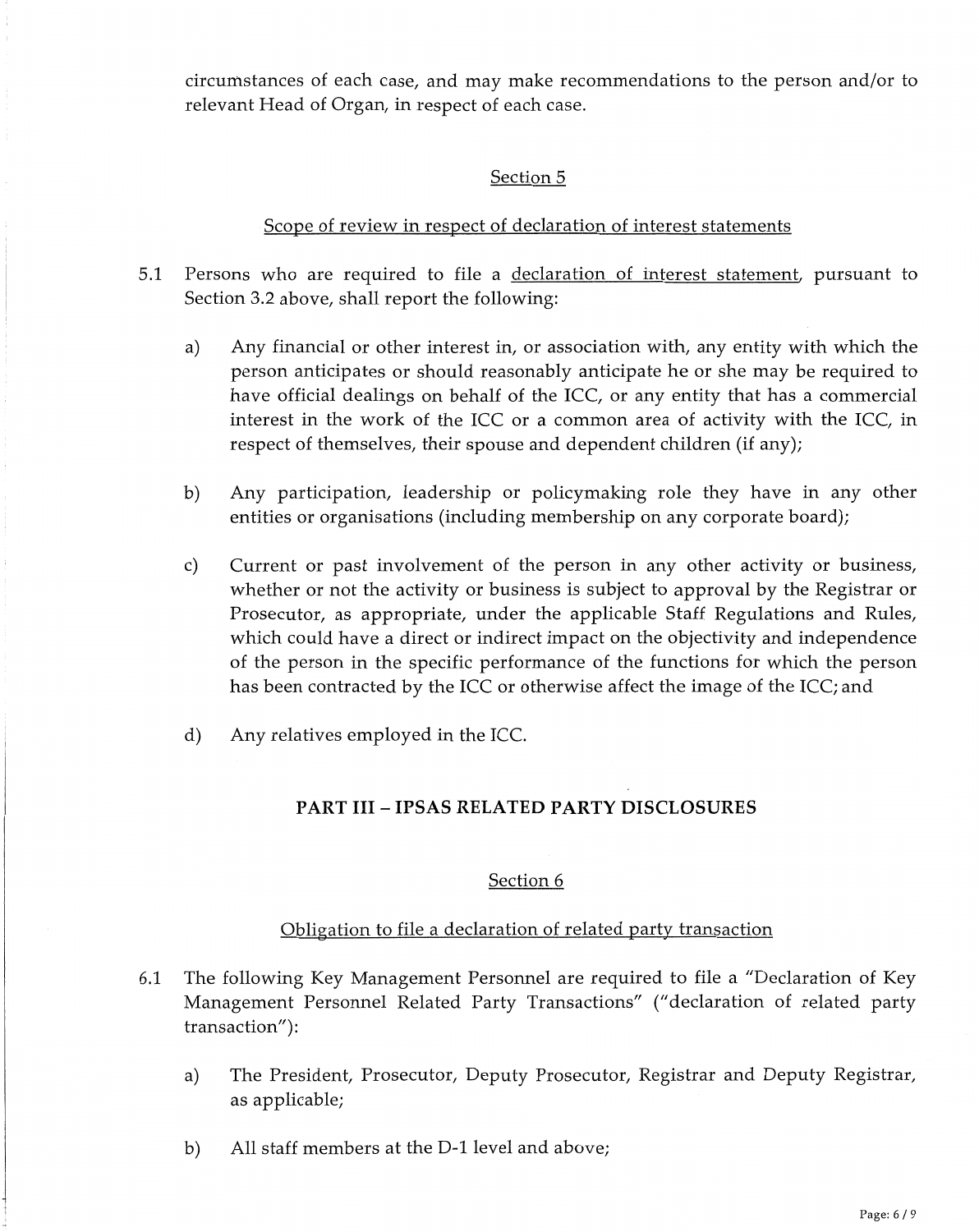- c) Any other staff members who have the authority and responsibility for planning, directing and controlling the activities of the ICC. Where they meet this requirement, Key Management Personnel include the related key advisors.
- 6.2 The Registrar or Prosecutor, as appropriate, in consultation with the Chief of Finance Section and Chief of Human Resources Section, shall determine the persons who shall file declarations of related party transactions identified in Section 6.1. These elected officials and staff members shall be informed by way of memorandum and provided with the relevant declaration forms.
- 6.3 The Human Resources Section shall place the finalised declarations of related party transactions in the Official Status Files of involved staff members and elected officials, as applicable.

## Section 7

## Scope of review in respect of declarations of related party transactions

- 7.1 Persons who are required to file a declaration of related party transactions, pursuant to Section 6.1 above, shall report the following:
	- a) Aggregate renumeration as employees of the ICC;
	- b) Loans advanced by the ICC;
	- c) Total of all other renumeration and compensation derived from the ICC other than as employees (e.g. consultancy arrangements);
	- d) Total of all renumeration and compensation provided, and loans advanced, to close family members of Key Management Personnel by the ICC;
	- e) Details of related party relationships, irrespective of whether there have been transactions between the related parties; and
	- f) Related party transactions.

## **PART IV - FILING PROCEDURES AND FORMALITIES**

### Section 8

## Applicable date for values and rates of exchange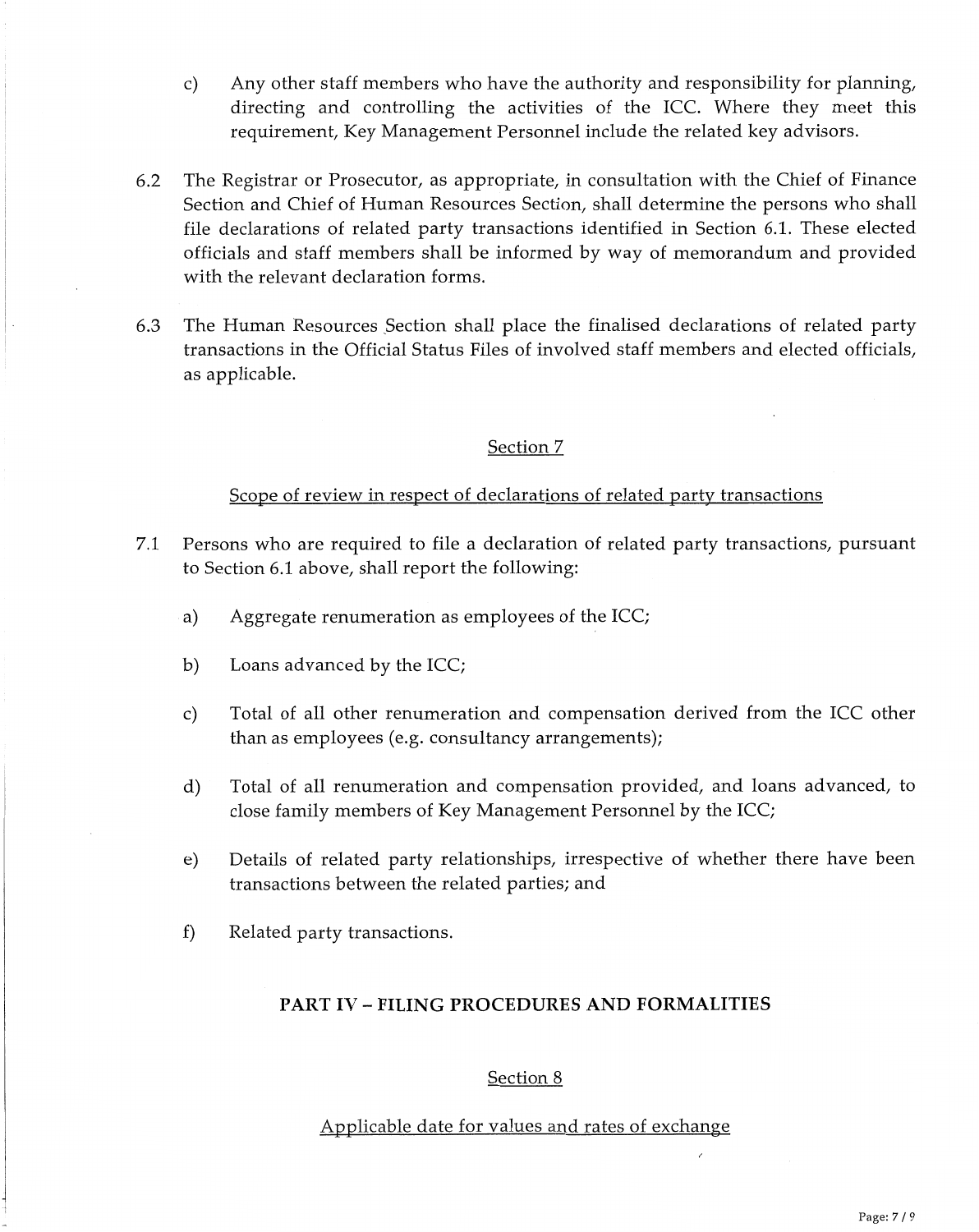For the purposes of making the statements and declarations associated with the ICC-FDP pursuant to the present Administrative Instruction, the applicable date for all values and rates of exchange is the date of disclosure.

### Section 9

#### Submission of Forms

Persons who are required to file a financial disclosure statement, a declaration of interest statement or a declaration of related party transactions, pursuant to Sections 3 to 6 above, shall submit the respective forms through the established procedures and mechanisms outlined under this Administrative Instruction and, in case of financial disclosure statements and declaration of interest statements, as determined by the UNEO. Persons required to report shall be informed by focal points within the ICC and provided with the relevant forms.

#### Section 10

#### Filing procedures

- 10.1 Persons who are required to file a financial disclosure statement, a declaration of interest statement or a declaration of related party transactions, pursuant to Sections 3 to 6, shall do so by the last day of March, in respect of the period from 1 January to 31 December of the preceding year.
- 10.2 Any person offered an appointment at a level or position that would require disclosure, pursuant to Sections 3.1 and 3.2 above, is required to file an initial financial disclosure statement or declaration of interest statement. Such a statement shall be made in respect of the immediately preceeding 12 months period and be submitted to the UNEO, where possible, before the starting date of the appointment. Failure to submit an initial statement may result in a withdrawal of the offer of appointment.

### Section 11

#### **Confidentiality**

- 11.1 The financial disclosure statements and/or declaration of interest statements are confidential and will be accessible to and used only by the relevant Head of Organ, UNEO and/or by offices or persons specifically authorised in writing by the relevant Head of Organ who shall provide the reasoning for such access.
- 11.2 The declarations of related party transaction are confidential and will be accessible only to designated staff members of the Finance Section, the Human Resources Section